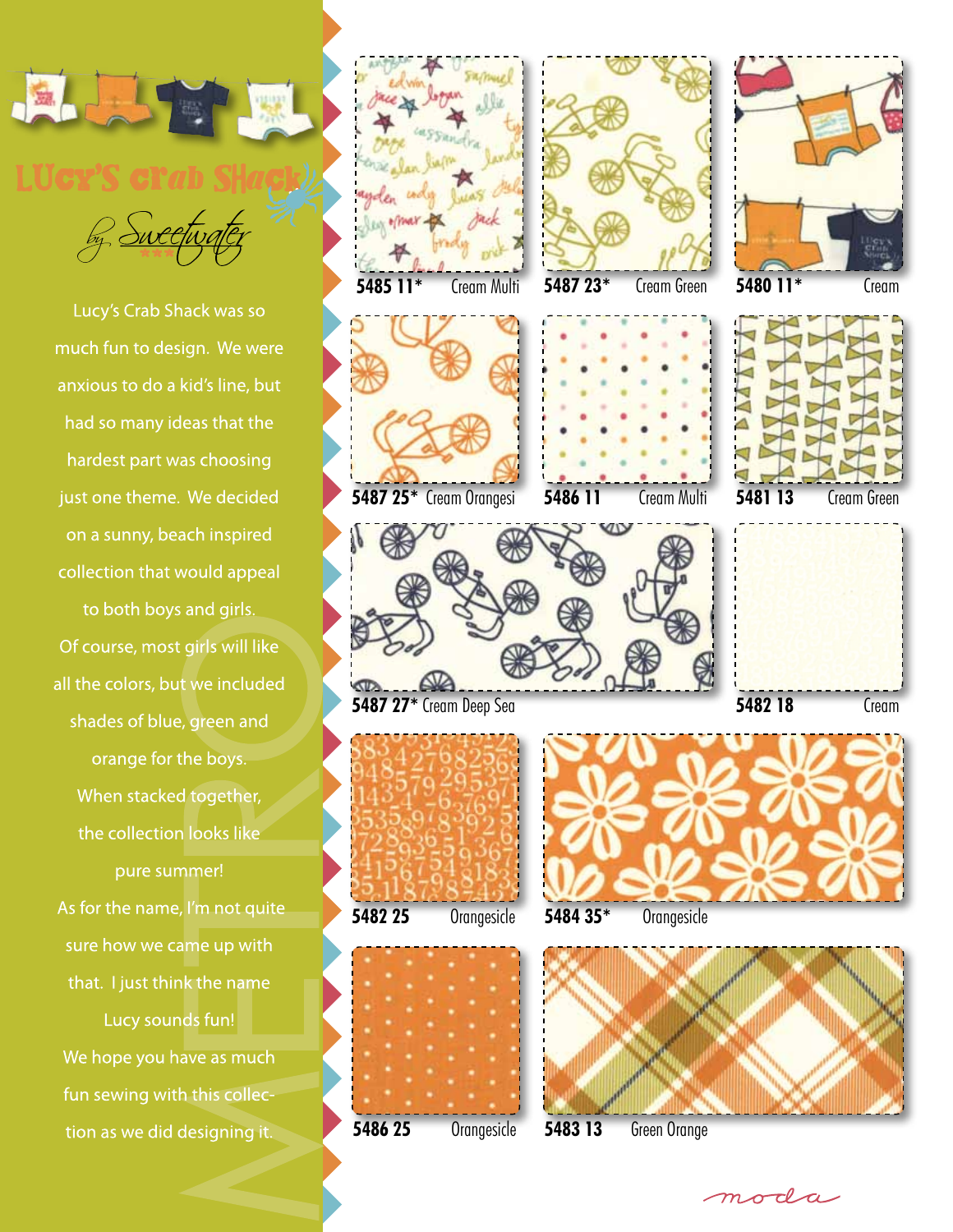

SW P188 or SW P188G –Surf Club Size: 40"x 48"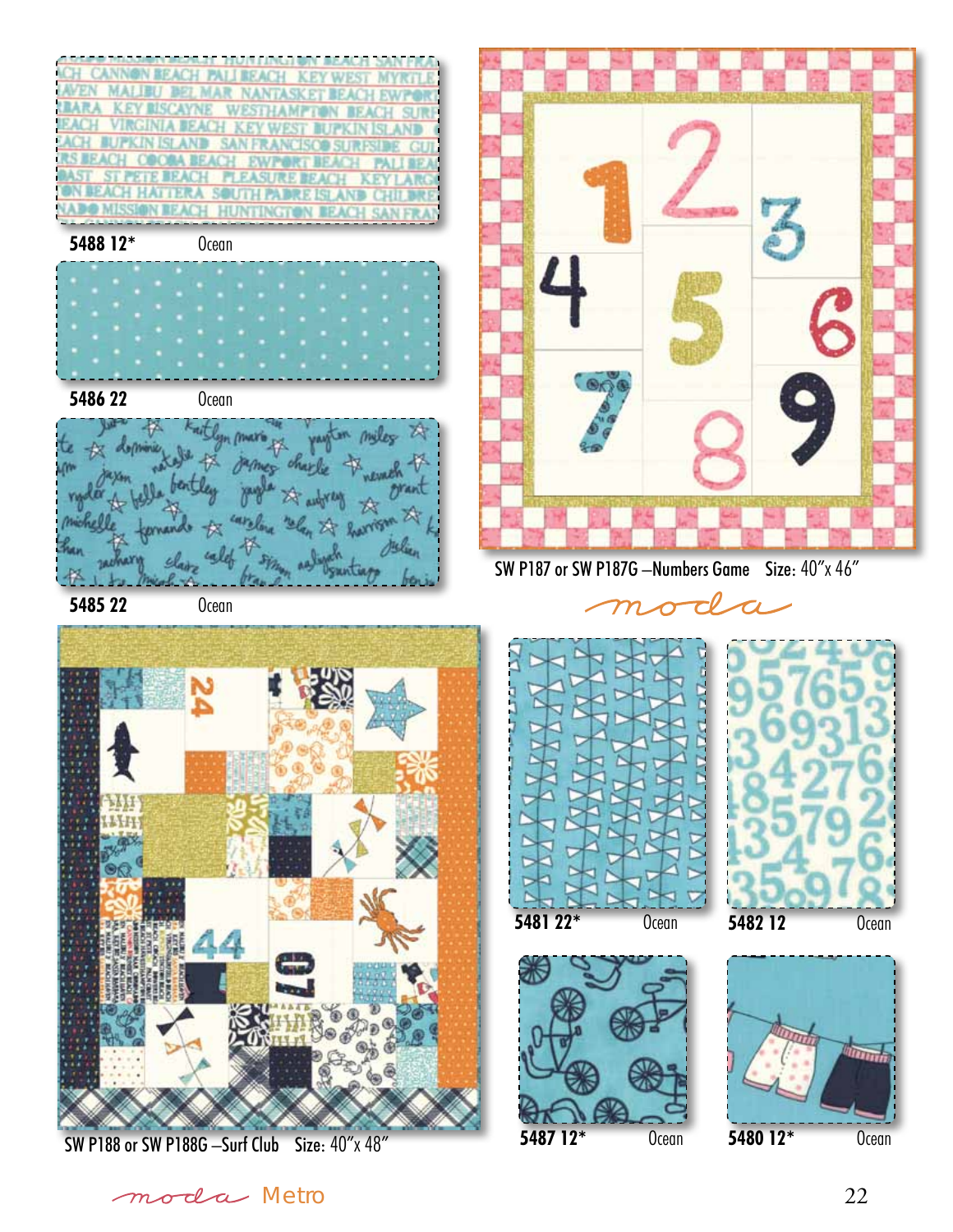

*6 Bella Solids to blend with Lucy's Crab Shack* Bella Solids are not included in the Assortments or Precuts

22 moda Metro

9900-61